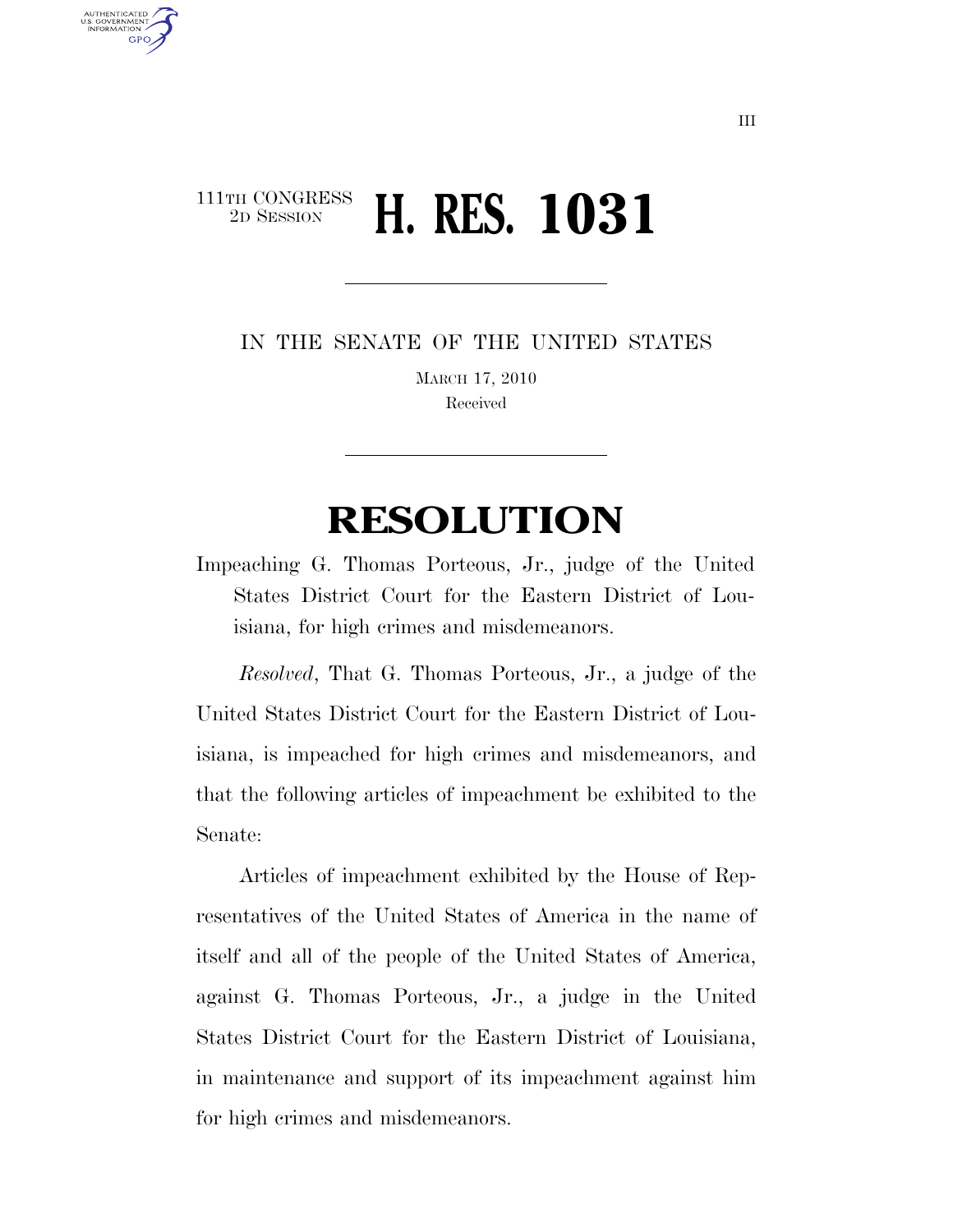#### ARTICLE I

G. Thomas Porteous, Jr., while a Federal judge of the United States District Court for the Eastern District of Louisiana, engaged in a pattern of conduct that is incompatible with the trust and confidence placed in him as a Federal judge, as follows:

Judge Porteous, while presiding as a United States district judge in Lifemark Hospitals of Louisiana, Inc. v. Liljeberg Enterprises, denied a motion to recuse himself from the case, despite the fact that he had a corrupt financial relationship with the law firm of Amato & Creely, P.C. which had entered the case to represent Liljeberg. In denying the motion to recuse, and in contravention of clear canons of judicial ethics, Judge Porteous failed to disclose that beginning in or about the late 1980s while he was a State court judge in the 24th Judicial District Court in the State of Louisiana, he engaged in a corrupt scheme with attorneys, Jacob Amato, Jr., and Robert Creely, whereby Judge Porteous appointed Amato's law partner as a ''curator'' in hundreds of cases and thereafter requested and accepted from Amato & Creely a portion of the curatorship fees which had been paid to the firm. During the period of this scheme, the fees received by Amato & Creely amounted to approximately \$40,000, and the amounts paid by Amato & Creely to Judge Porteous amounted to approximately \$20,000.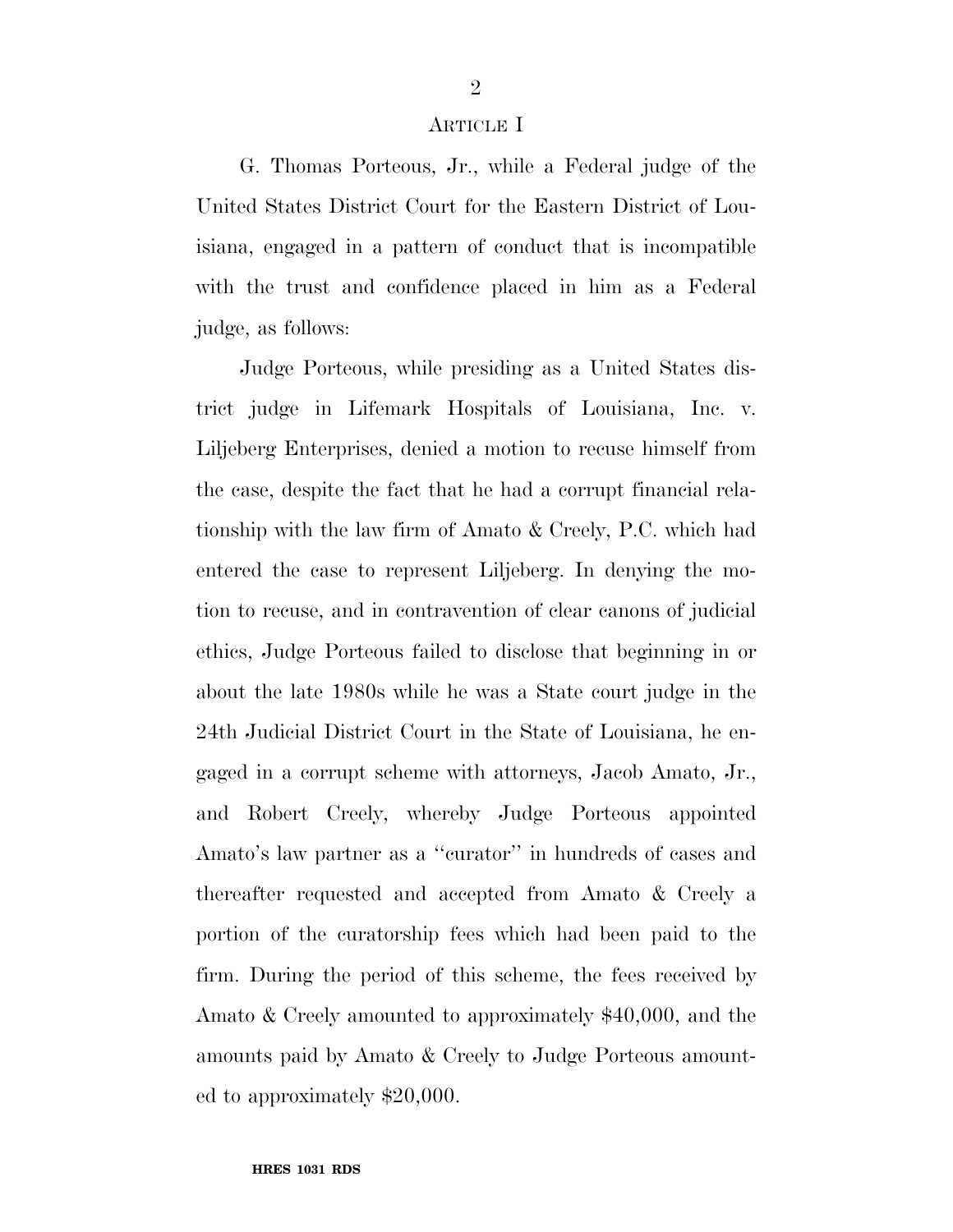Judge Porteous also made intentionally misleading statements at the recusal hearing intended to minimize the extent of his personal relationship with the two attorneys. In so doing, and in failing to disclose to Lifemark and its counsel the true circumstances of his relationship with the Amato & Creely law firm, Judge Porteous deprived the Fifth Circuit Court of Appeals of critical information for its review of a petition for a writ of mandamus, which sought to overrule Judge Porteous's denial of the recusal motion. His conduct deprived the parties and the public of the right to the honest services of his office.

Judge Porteous also engaged in corrupt conduct after the Lifemark v. Liljeberg bench trial, and while he had the case under advisement, in that he solicited and accepted things of value from both Amato and his law partner Creely, including a payment of thousands of dollars in cash. Thereafter, and without disclosing his corrupt relationship with the attorneys of Amato & Creely PLC or his receipt from them of cash and other things of value, Judge Porteous ruled in favor of their client, Liljeberg.

By virtue of this corrupt relationship and his conduct as a Federal judge, Judge Porteous brought his court into scandal and disrepute, prejudiced public respect for, and confidence in, the Federal judiciary, and demonstrated that he is unfit for the office of Federal judge.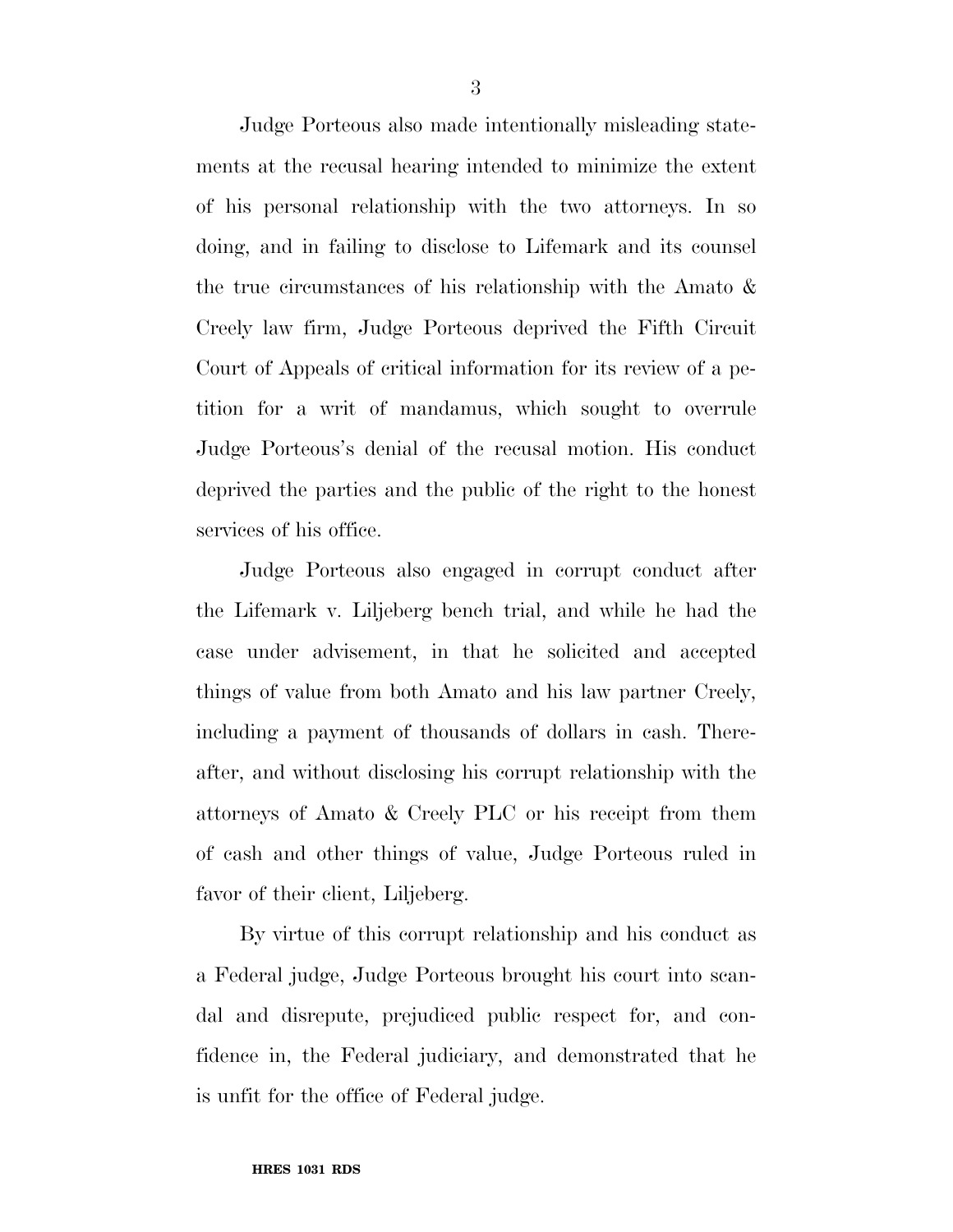Wherefore, Judge G. Thomas Porteous, Jr., is guilty of high crimes and misdemeanors and should be removed from office.

#### ARTICLE II

G. Thomas Porteous, Jr., engaged in a longstanding pattern of corrupt conduct that demonstrates his unfitness to serve as a United States District Court Judge. That conduct included the following: Beginning in or about the late 1980s while he was a State court judge in the 24th Judicial District Court in the State of Louisiana, and continuing while he was a Federal judge in the United States District Court for the Eastern District of Louisiana, Judge Porteous engaged in a corrupt relationship with bail bondsman Louis M. Marcotte, III, and his sister Lori Marcotte. As part of this corrupt relationship, Judge Porteous solicited and accepted numerous things of value, including meals, trips, home repairs, and car repairs, for his personal use and benefit, while at the same time taking official actions that benefitted the Marcottes. These official actions by Judge Porteous included, while on the State bench, setting, reducing, and splitting bonds as requested by the Marcottes, and improperly setting aside or expunging felony convictions for two Marcotte employees (in one case after Judge Porteous had been confirmed by the Senate but before being sworn in as a Federal judge). In addition, both while on the State bench and on the Federal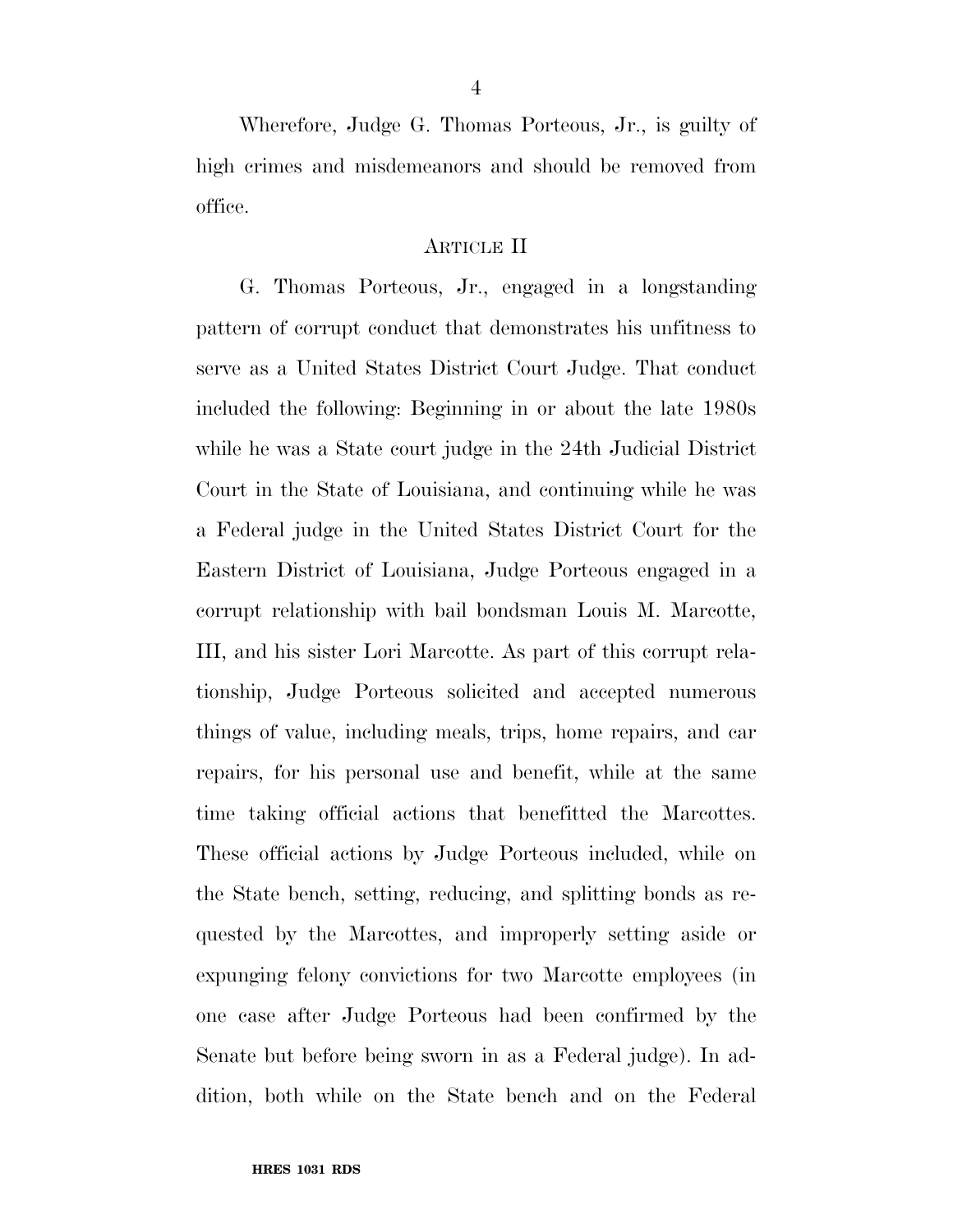bench, Judge Porteous used the power and prestige of his office to assist the Marcottes in forming relationships with State judicial officers and individuals important to the Marcottes' business. As Judge Porteous well knew and understood, Louis Marcotte also made false statements to the Federal Bureau of Investigation in an effort to assist Judge Porteous in being appointed to the Federal bench.

Accordingly, Judge G. Thomas Porteous, Jr., has engaged in conduct so utterly lacking in honesty and integrity that he is guilty of high crimes and misdemeanors, is unfit to hold the office of Federal judge, and should be removed from office.

### ARTICLE III

Beginning in or about March 2001 and continuing through about July 2004, while a Federal judge in the United States District Court for the Eastern District of Louisiana, G. Thomas Porteous, Jr., engaged in a pattern of conduct inconsistent with the trust and confidence placed in him as a Federal judge by knowingly and intentionally making material false statements and representations under penalty of perjury related to his personal bankruptcy filing and by repeatedly violating a court order in his bankruptcy case. Judge Porteous did so by—

(1) using a false name and a post office box address to conceal his identity as the debtor in the case;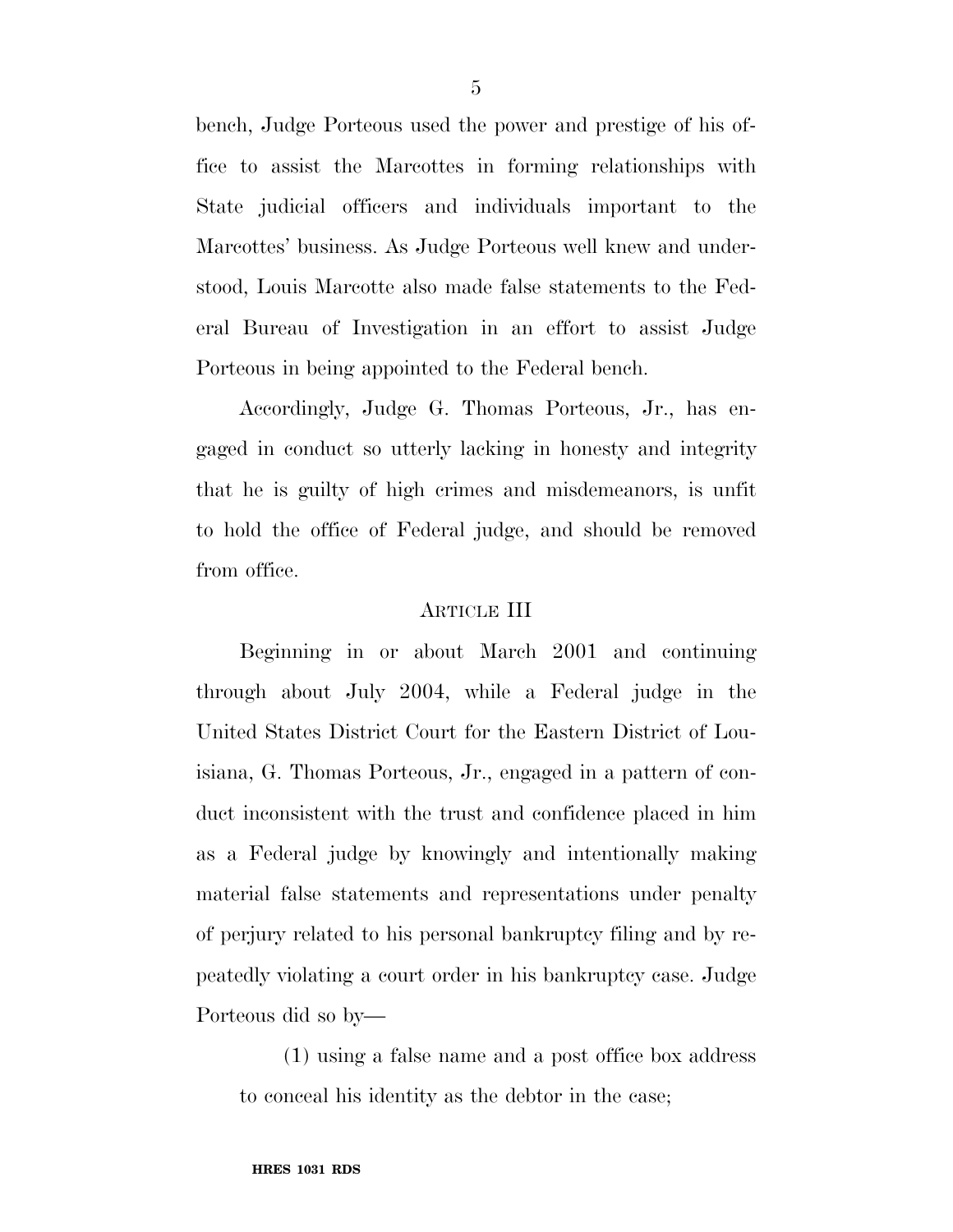(2) concealing assets;

(3) concealing preferential payments to certain creditors;

(4) concealing gambling losses and other gambling debts; and

(5) incurring new debts while the case was pending, in violation of the bankruptcy court's order.

In doing so, Judge Porteous brought his court into scandal and disrepute, prejudiced public respect for and confidence in the Federal judiciary, and demonstrated that he is unfit for the office of Federal judge.

Wherefore, Judge G. Thomas Porteous, Jr., is guilty of high crimes and misdemeanors and should be removed from office.

#### ARTICLE IV

In 1994, in connection with his nomination to be a judge of the United States District Court for the Eastern District of Louisiana, G. Thomas Porteous, Jr., knowingly made material false statements about his past to both the United States Senate and to the Federal Bureau of Investigation in order to obtain the office of United States District Court Judge. These false statements included the following:

(1) On his Supplemental SF–86, Judge Porteous was asked if there was anything in his personal life that could be used by someone to coerce or blackmail him, or

6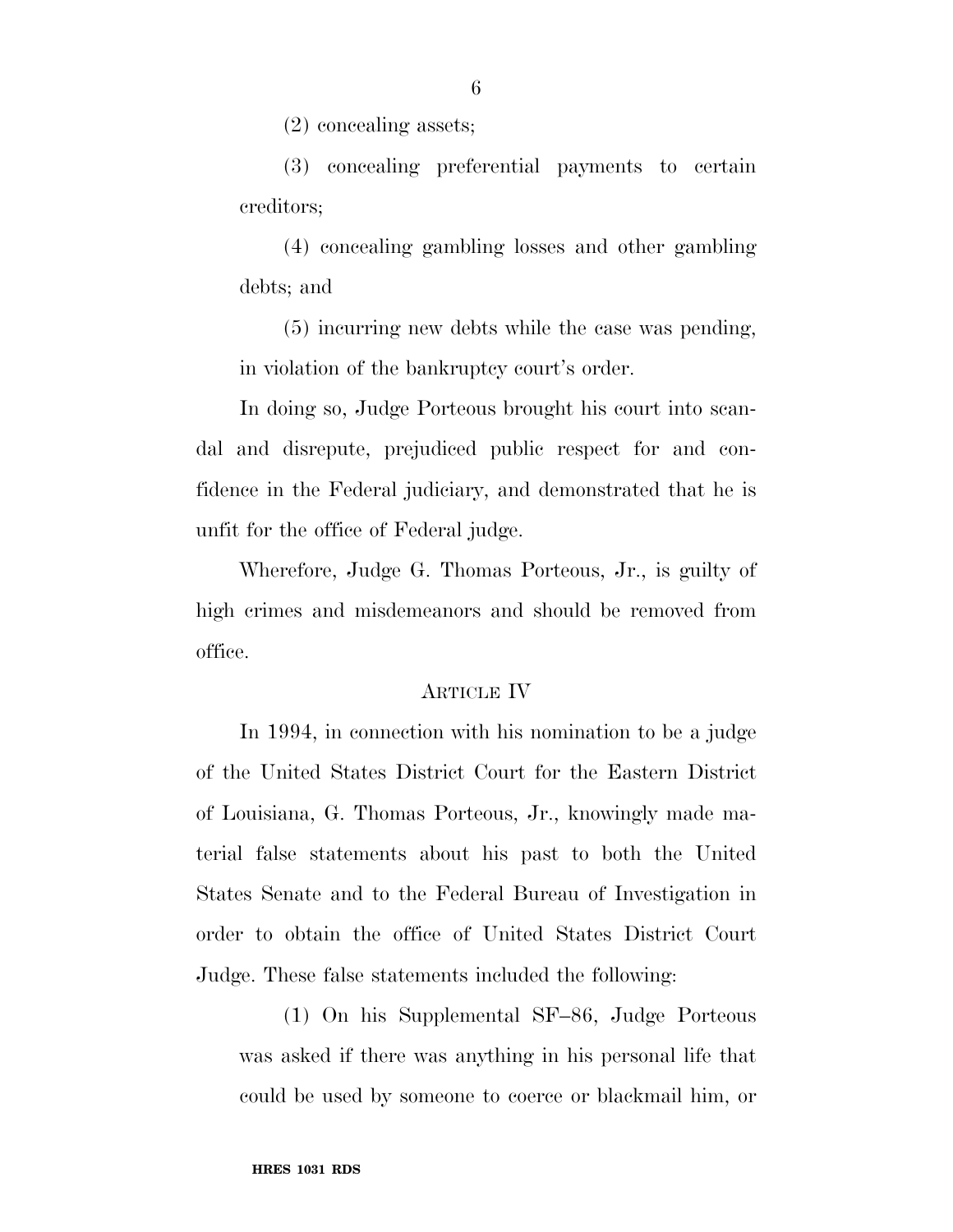if there was anything in his life that could cause an embarrassment to Judge Porteous or the President if publicly known. Judge Porteous answered ''no'' to this question and signed the form under the warning that a false statement was punishable by law.

(2) During his background check, Judge Porteous falsely told the Federal Bureau of Investigation on two separate occasions that he was not concealing any activity or conduct that could be used to influence, pressure, coerce, or compromise him in any way or that would impact negatively on his character, reputation, judgment, or discretion.

(3) On the Senate Judiciary Committee's ''Questionnaire for Judicial Nominees'', Judge Porteous was asked whether any unfavorable information existed that could affect his nomination. Judge Porteous answered that, to the best of his knowledge, he did ''not know of any unfavorable information that may affect [his] nomination''. Judge Porteous signed that questionnaire by swearing that ''the information provided in this statement is, to the best of my knowledge, true and accurate''.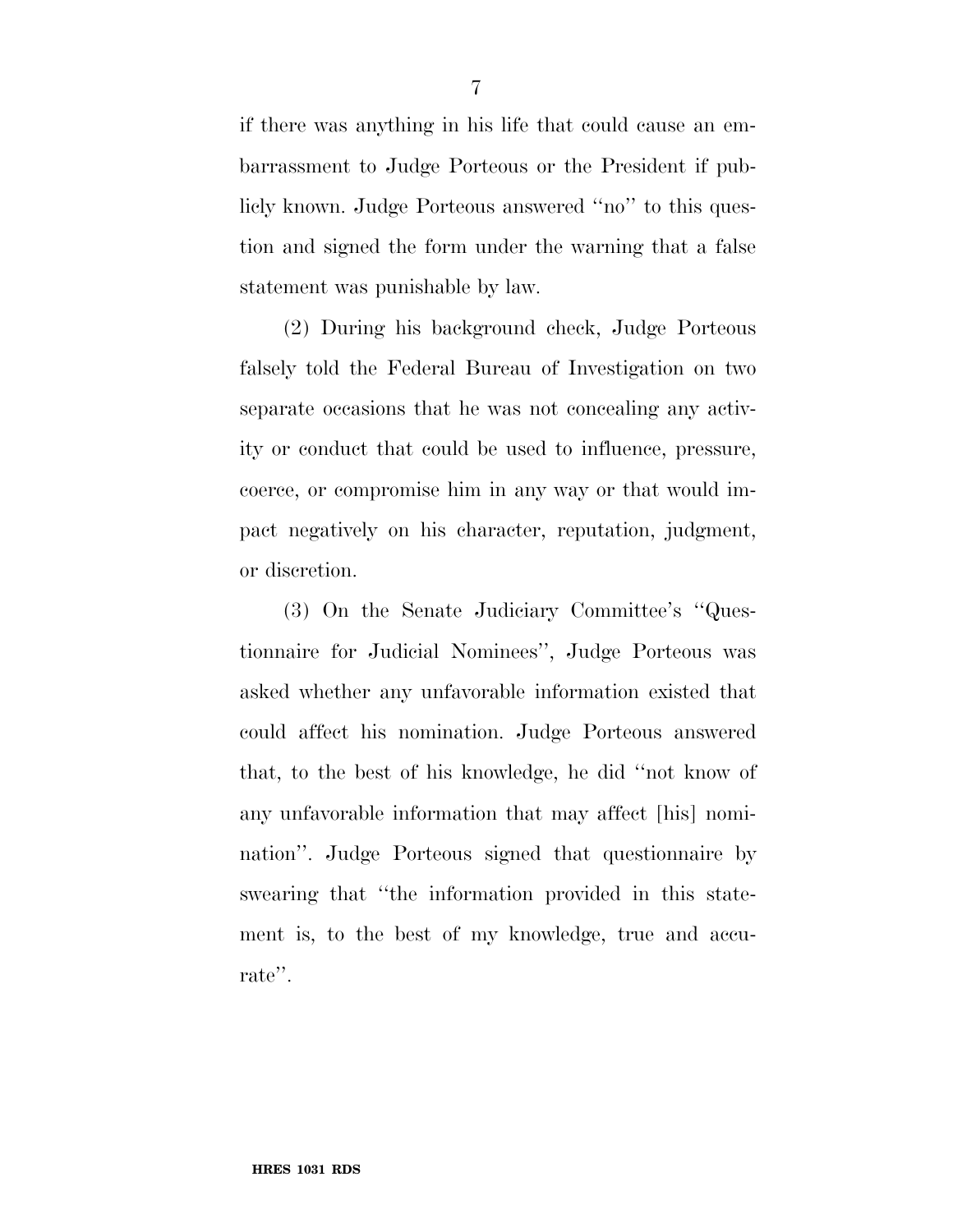However, in truth and in fact, as Judge Porteous then well knew, each of these answers was materially false because Judge Porteous had engaged in a corrupt relationship with the law firm Amato & Creely, whereby Judge Porteous appointed Creely as a ''curator'' in hundreds of cases and thereafter requested and accepted from Amato & Creely a portion of the curatorship fees which had been paid to the firm and also had engaged in a corrupt relationship with Louis and Lori Marcotte, whereby Judge Porteous solicited and accepted numerous things of value, including meals, trips, home repairs, and car repairs, for his personal use and benefit, while at the same time taking official actions that benefitted the Marcottes. As Judge Porteous well knew and understood, Louis Marcotte also made false statements to the Federal Bureau of Investigation in an effort to assist Judge Porteous in being appointed to the Federal bench. Judge Porteous's failure to disclose these corrupt relationships deprived the United States Senate and the public of information that would have had a material impact on his confirmation.